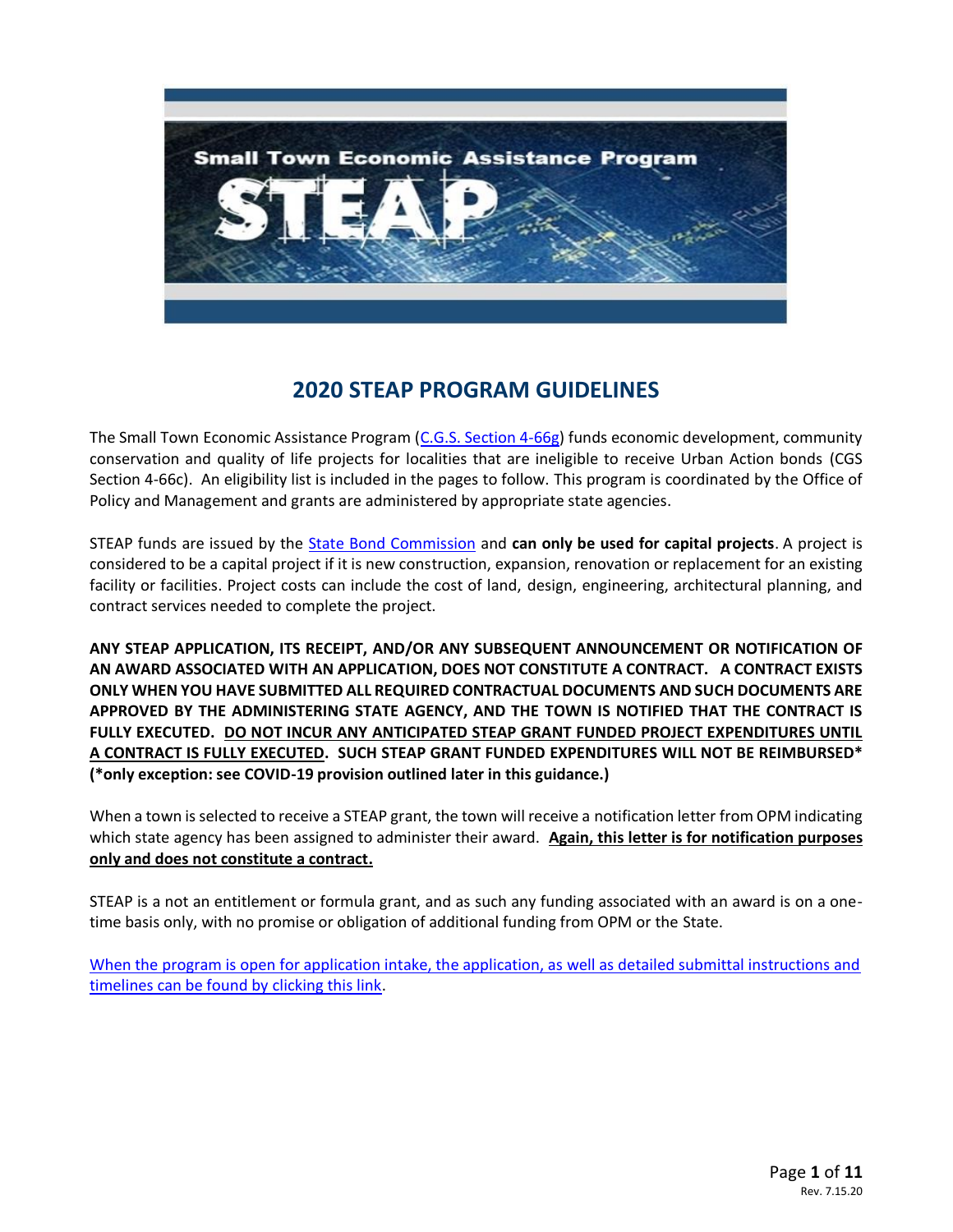## **IMPORTANT CHANGES TO THE STEAP PROGRAM**

*It is important that you read all of the guidance provided in this document, as changes have been made to eligibility requirements, application requirements and STEAP grant term periods. OPM would like to emphasize the following:*

- *Grants awarded will have a two (2) year term and may be considered for a one (1) year extension to the grant end date. No grant shall have a term longer than three (3) years.*
- *STEAP grants are not intended to be "banked" or "grouped together" over the course of multiple years. Each award is to be used expressly for the purpose and scope of work as outlined in the application it was awarded for.*
- *No changes in scope will be approved.*
- *All funding for the STEAP project must be secured at the time of application.*
- *A municipal match is required*
- *Municipalities should be prepared to enter into a grant assistance agreement/contract with the administering agency shortly after being notified of an award, therefore municipalities should only apply for a project which is near-term ("shovel ready" or "nearly shovel ready"). Once a grant assistance agreement/contract is in place, the municipality should be prepared to commence project work and incur all STEAP-funded project expenditures between the start and end dates of the agreement/contract.*
- *All grant payments will be made on a reimbursement basis only after the municipality has incurred and paid for the STEAP funded allowable project expenditures. The administering agency will provide you with guidance on what information must be submitted to seek reimbursement. STEAP funded expenditures incurred before the start date or after the end date of the agreement/contract will not be eligible for reimbursement (\*see COVID-19-related special provision to follow).*
- *Unspent grant funds will not be repurposed for other uses. Such unspent funds will be returned to the STEAP program account and will be used for awards made in future rounds.*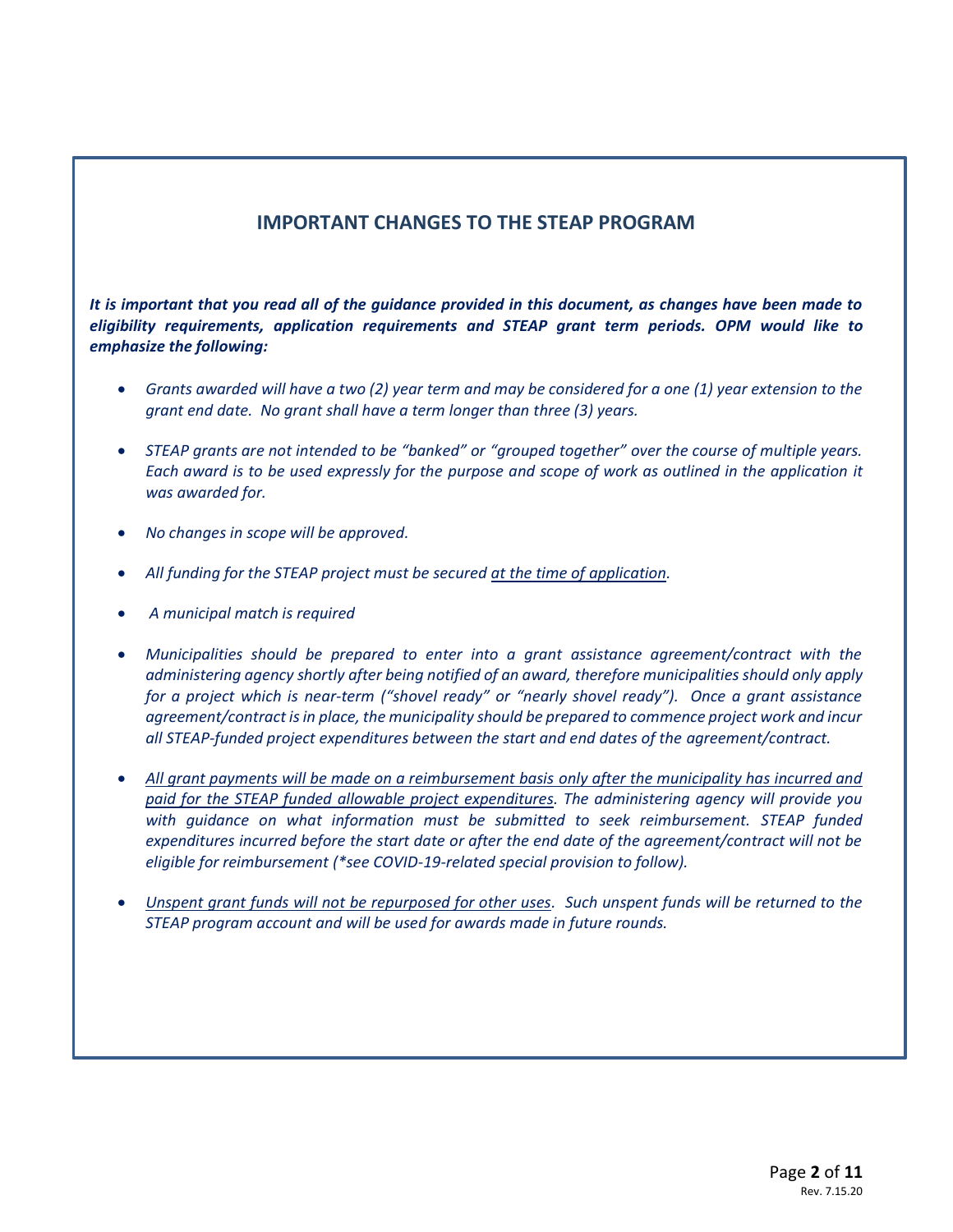#### **ELIGIBILITY REQUIREMENTS & PROVISIONS**

- Eligible municipalities are determined by the FY20 Public Investment Community Index and CGS 4- 66g(b). See the eligibility list on the pages to follow.
- Municipalities which are eligible to opt into the STEAP program, but are not currently opted in, must submit their opt-in request **prior** to submitting their STEAP application.
- Municipalities with projects more than five years old or which have expired contracts, that have not been closed out with the administering agency are ineligible to apply for new funding.
- A municipal match or share is required:
	- $\circ$  Match funds must be municipal funds, not funds from other state or federal grants
	- $\circ$  There is not a set percentage or dollar amount for the municipal match requirement
	- $\circ$  Municipal salaries and/or expenses cannot be counted toward the municipal match
	- o Funds spent on planning, design, engineering are acceptable matches
	- o Municipality must spend 100% of its match prior to final reimbursement
	- o Match expenditures can be those allowable project-related expenditures which were incurred before or during the grant contract period
- Funding for the entire project has been secured.
- An authorizing resolution by the local legislative body, or, in any town where the legislative body is a town meeting, by a vote of the board of selectmen, which authorizes the Chief Executive Officer to accept such grant if awarded, and enter into and execute any and all agreements, contracts and documents necessary to obtain said 2020 STEAP Grant with the State of Connecticut. This authorizing resolution needs to be submitted to the administering agency within thirty days of grant award notice if such resolution is not available at time of application.
- There will be no changes in scope from the approved application:
	- o The grant is to be used for the purpose for which it was awarded
	- o Project work must be germane to the original scope
- All grant payments will be made on a reimbursement basis and only after the municipality has incurred and paid for the STEAP-related allowable project expenditures. The administering agency will provide you with guidance on what information must be submitted to seek reimbursement. Expenditures incurred before the start date or after the end date of the agreement/contract will not be eligible for reimbursement\* (\*only exception: see COVID-19-related special provision outlined later in this guidance).
- Consistent with past practices, these grants will be administered by project relevant agencies other than OPM.
- Once a grant contract is in place, any grant related project questions, reimbursement questions, or requests for extensions should be directed to the agency assigned to administer your grant.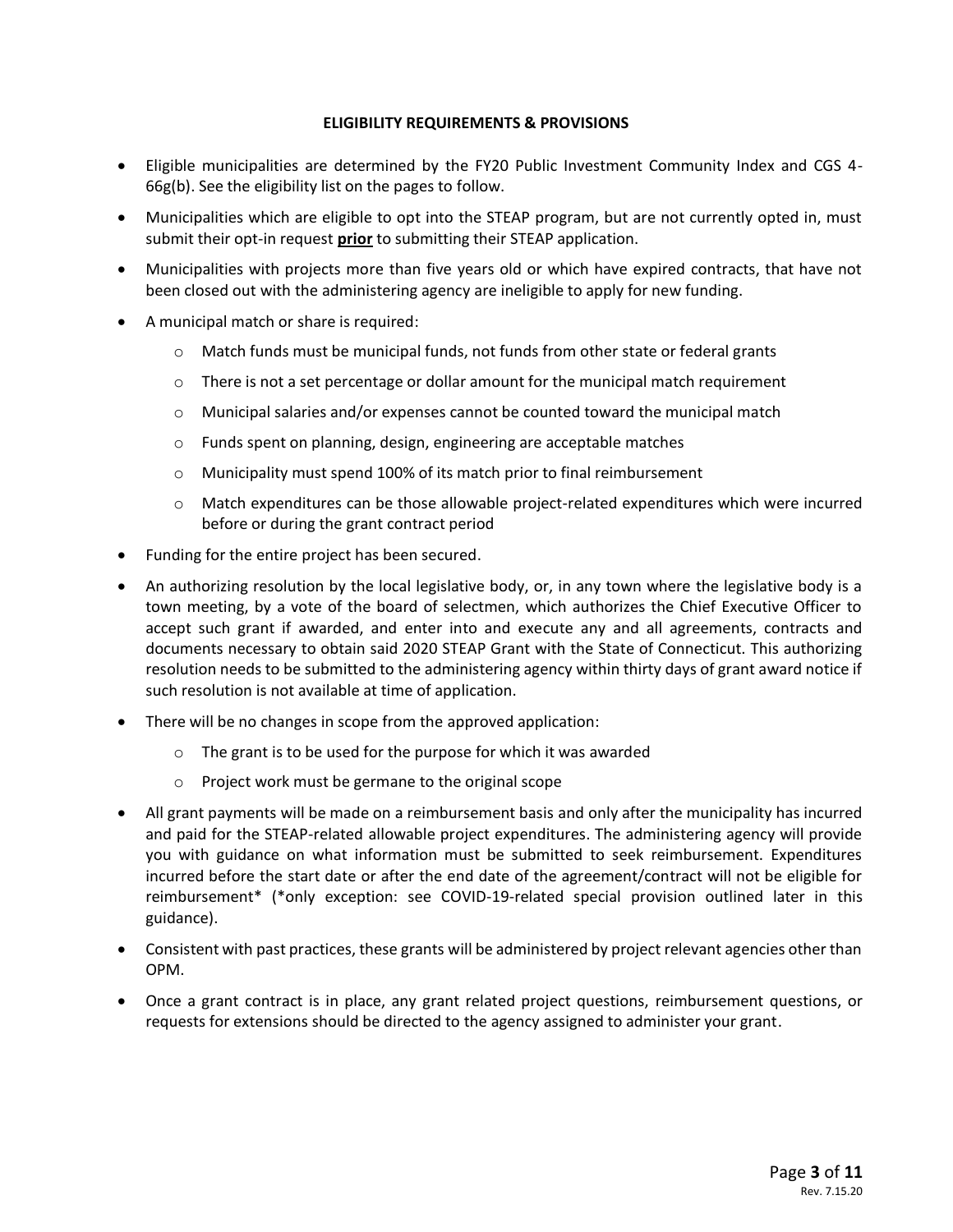#### **\*COVID-19-Related Special Provision:**

\*Notwithstanding any grant, agreement and/or contract provisions of the administering agency, due to the March 10, 2020 Declaration of Public Health and Civil Preparedness Emergencies, certain COVID-19-related capital expenditures incurred on or after 3/10/20 and prior to a grant/contract start shall be eligible for reimbursement as outlined below. The town must certify that any grant application requests related to a COVID capital project has not and will not be requested for reimbursement under any other state or federal funding source.

Those COVID-19-related expenditures related to new construction, expansion, renovation or replacement for an existing facility or facilities, including cost of land, design, engineering, architectural planning, and contract services needed to complete the project, will be deemed eligible.

For equipment-type items (such as, but not limited to portable generators, portable and programmable electronic signs, public safety/emergency equipment, connectivity/communication equipment/materials, etc.), only items with an individual value of at least \$1,000 and a useful life of at least 5 years will be considered. When multiple like-items each with an individual value of less than \$1,000 are purchased together (such as, but not limited to emergency radios for police or fire), these items will be considered if the total of the like-items exceeds the \$1,000 minimum threshold and such items will be used for 5 or more years. For such items, the town may be required to provide additional information to support that the item is in fact a capital expenditure.

## **Expenditures for PPE and other disposable type items are not eligible expenditures as they are not capital in nature.**

This COVID-19-Related Special Grant Provision is applicable to the 2020 round of STEAP grants. This provision may or may not be applicable in future rounds and is subject to the discretion of the Secretary of OPM.

## **ELIGIBLE PROJECTS AND PRIORITY PROJECT AREAS**

#### **Projects eligible for STEAP funds include:**

- Economic development projects such as (a) constructing or rehabilitating commercial, industrial, or mixed-use structures and (b) constructing, reconstructing, or repairing roads, access ways, and other site improvements;
- Recreation and solid waste disposal projects;
- Social service-related projects, including day care centers, elderly centers, domestic violence and emergency homeless shelters, multi-purpose human resource centers, and food distribution facilities;
- Housing projects;
- Pilot historic preservation and redevelopment programs that leverage private funds; and
- Other kinds of development projects involving economic and community development, transportation, environmental protection, public safety, children and families and social service programs.

#### **Priority Project Areas:**

- **COVID-19 related capital projects (as outlined previously)**
- Shovel ready projects which are at a stage where project work can begin
- Promoting economic growth
- Developing our workforce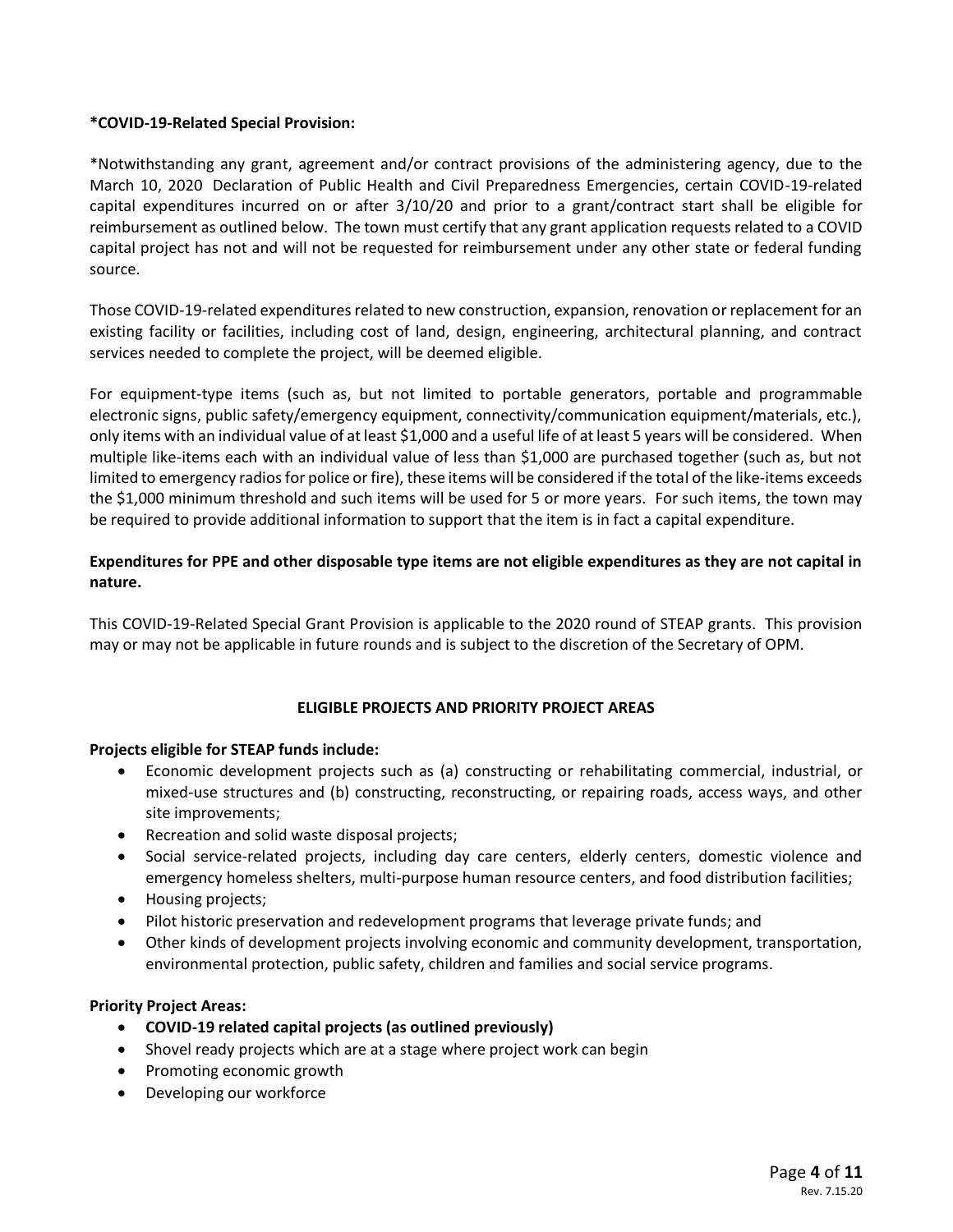- Improving the quality of life and fiscal stability of municipality
- Improving the grand list
- Infrastructure
- Making government more effective, efficient and customer friendly
- Economic development projects within transit-oriented areas
- Solid waste disposal projects
- Pollution control (water, waste, energy) in order to reduce costs and environmental impacts
- Public Service Answering Point (PSAP) Consolidation

**All STEAP-funded projects are subject to all federal, state and local laws, ordinances,regulations and municipal bylaws.** (Depending on the nature of the project to be funded with a STEAP grant, certain projects may require additional reviews, evaluations, permits, approvals and or certifications, including but not limited to: Connecticut Environmental Policy Act [\(CEPA\)](https://portal.ct.gov/OPM/IGPP-MAIN/Responsible-Growth/CEPA/Overview-of-Connecticut-Environmental-Policy-Act) Evaluation, Environmental Impact Evaluation (EIE), and/or Flood Management Certification [\(FMC\)](https://www.ct.gov/deep/cwp/view.asp?a=2709&q=324172); and/or Municipal Plan of Conservation and Development [\(POCD\)](https://portal.ct.gov/OPM/IGPP-MAIN/Responsible-Growth/Conservation-and-Development-Policies-Plan/Municipal-Plans-of-Conservation-and-Development) provisions with regard to eligibility for discretionary state funding. Such reviews, evaluations, permits and or certifications could significantly impact project costs and timelines. The grantee should only submit applications for such projects when it is able to continue with the proposed project despite these added costs and extended project timelines.)

## **EXPENDITURES THAT CANNOT BE FUNDED BY STEAP GRANT FUNDS:**

- Programmatic expenditures or recurring budget expenditures are **not** eligible for STEAP or any other state bond program. The Office of Policy and Management reserves the right to not fund or reimburse certain projects or certain project components with State bond funds due to public policy reasons.
- The following expenditures are not eligible for reimbursement : ceremonial or entertainment expenses; publicity; bonus payments; reserves; charges in excess of the lowest responsible bid where competitive bidding is required unless prior approval is obtained; deficits or overdrafts; interest charged; any judgment for damages arising from the project; fines and penalties; meals, municipal salaries or employee expenses.
- Project components **not** allowable for STEAP funded reimbursement: Furniture, fixtures and equipment (FF&E). FF&E includes movable furniture, fixtures or other equipment that have no permanent connection to the structure of a building or utilities. FF&E includes, but is not limited to desks, chairs, computers, electronic equipment, appliances, tables, bookcases and partitions. (Exceptions: see **\*COVID-19-Related Special Provision,** outlined previously, with regard to certain components listed in this section.)
- Goods and/or services purchased and/or provided before the contract start date, or after the contract end date will **not** be funded. (Exceptions: see **\*COVID-19-Related Special Provision**, outlined previously, with regard to reimbursements related to certain capital expenditures incurred prior to contract start date.)
- STEAP funds **cannot** be used to represent the required municipal "match" or "share" portion for another state or federal grant.

For the purposes of the application and any subsequent award, "Authorized Signatory" refers to the municipality's Chief Executive (Town Manager, Mayor, First Selectman, etc.) – the individual who is legally authorized to apply for the grant and who has the authority to enter into any subsequent agreements/contracts.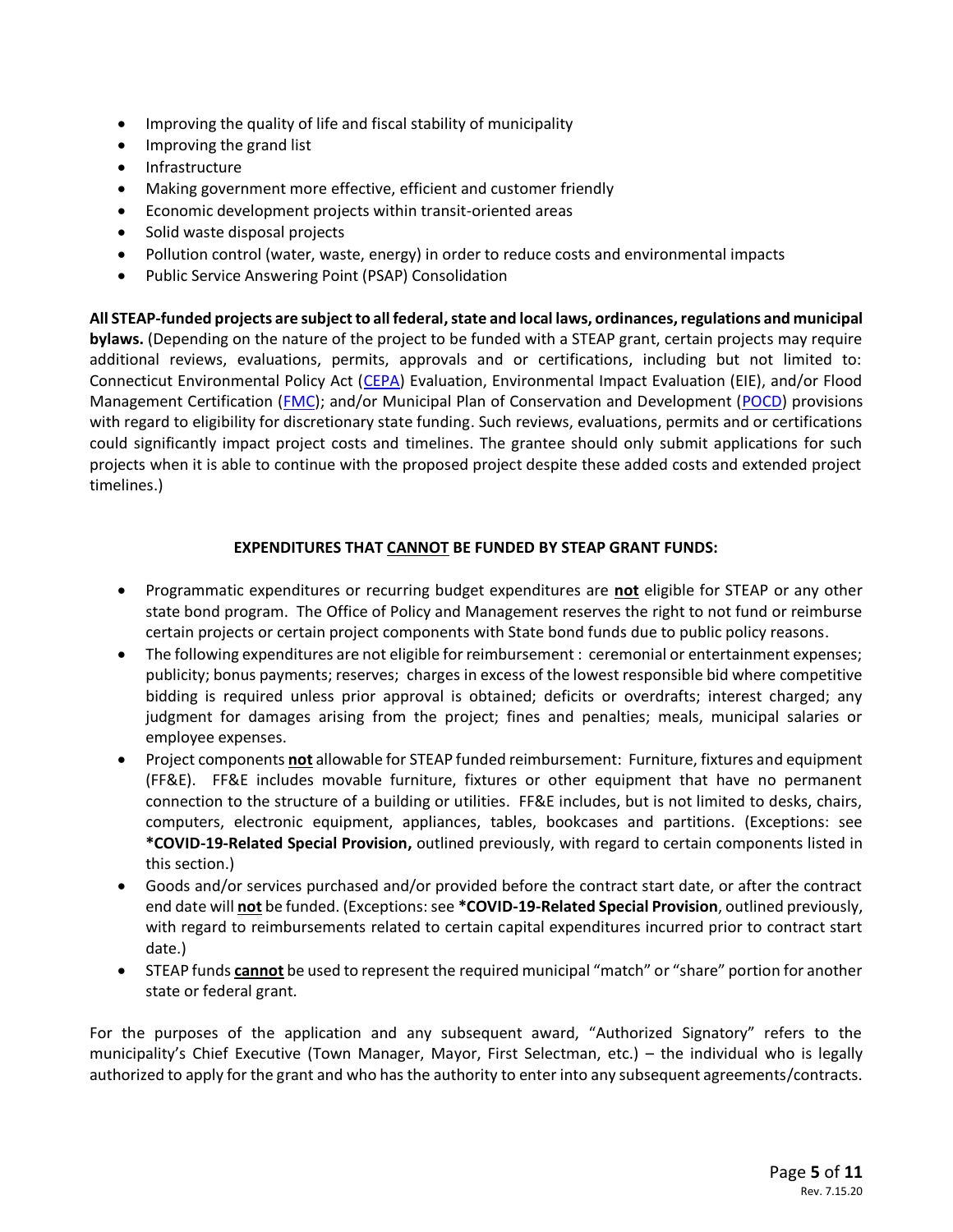#### **2020 STEAP ELIGIBILITY LIST**

## **[C.G.S. §4-66g SMALL TOWN ECONOMIC ASSISTANCE PROGRAM](https://www.cga.ct.gov/current/pub/chap_050.htm#sec_4-66g)**

## **Opt-In provisions can be found after the following chart**

| <b>Municipality</b> | <b>STEAP Eligible</b>  | <b>PIC</b><br><b>Community</b> | <b>Distressed</b><br><b>Municipality</b> | <b>Municipality</b><br>w/Urban Center<br>Per Adopted Plan |
|---------------------|------------------------|--------------------------------|------------------------------------------|-----------------------------------------------------------|
| Andover             | <b>YES</b>             | <b>NO</b>                      | <b>NO</b>                                | <b>NO</b>                                                 |
| Ansonia             | <b>NO</b>              | <b>YES</b>                     | <b>YES</b>                               | <b>YES</b>                                                |
| <b>Ashford</b>      | <b>OPT-In Eligible</b> | <b>YES</b>                     | <b>NO</b>                                | <b>NO</b>                                                 |
| Avon                | <b>YES</b>             | <b>NO</b>                      | <b>NO</b>                                | <b>NO</b>                                                 |
| <b>Barkhamsted</b>  | <b>YES</b>             | <b>NO</b>                      | <b>NO</b>                                | <b>NO</b>                                                 |
| <b>Beacon Falls</b> | <b>OPT-In Eligible</b> | <b>YES</b>                     | <b>NO</b>                                | <b>NO</b>                                                 |
| <b>Berlin</b>       | <b>YES</b>             | <b>NO</b>                      | <b>NO</b>                                | <b>NO</b>                                                 |
| <b>Bethany</b>      | <b>YES</b>             | <b>NO</b>                      | <b>NO</b>                                | <b>NO</b>                                                 |
| <b>Bethel</b>       | <b>YES</b>             | <b>NO</b>                      | <b>NO</b>                                | <b>NO</b>                                                 |
| <b>Bethlehem</b>    | <b>YES</b>             | <b>NO</b>                      | <b>NO</b>                                | <b>NO</b>                                                 |
| <b>Bloomfield</b>   | <b>OPT-In Eligible</b> | <b>YES</b>                     | <b>NO</b>                                | <b>NO</b>                                                 |
| <b>Bolton</b>       | <b>YES</b>             | <b>NO</b>                      | <b>NO</b>                                | <b>NO</b>                                                 |
| <b>Bozrah</b>       | <b>YES</b>             | <b>NO</b>                      | <b>NO</b>                                | <b>NO</b>                                                 |
| <b>Branford</b>     | <b>YES</b>             | <b>NO</b>                      | <b>NO</b>                                | <b>NO</b>                                                 |
| <b>Bridgeport</b>   | <b>NO</b>              | <b>YES</b>                     | <b>YES</b>                               | <b>YES</b>                                                |
| <b>Bridgewater</b>  | <b>YES</b>             | <b>NO</b>                      | <b>NO</b>                                | <b>NO</b>                                                 |
| <b>Bristol</b>      | <b>NO</b>              | <b>YES</b>                     | <b>YES</b>                               | <b>YES</b>                                                |
| <b>Brookfield</b>   | <b>YES</b>             | <b>NO</b>                      | <b>NO</b>                                | <b>NO</b>                                                 |
| <b>Brooklyn</b>     | <b>OPT-In Eligible</b> | <b>YES</b>                     | <b>NO</b>                                | <b>NO</b>                                                 |
| <b>Burlington</b>   | <b>YES</b>             | <b>NO</b>                      | <b>NO</b>                                | <b>NO</b>                                                 |
| Canaan              | <b>YES</b>             | <b>NO</b>                      | <b>NO</b>                                | <b>NO</b>                                                 |
| Canterbury          | <b>YES</b>             | <b>NO</b>                      | <b>NO</b>                                | <b>NO</b>                                                 |
| Canton              | <b>YES</b>             | <b>NO</b>                      | <b>NO</b>                                | <b>NO</b>                                                 |
| Chaplin             | <b>OPT-In Eligible</b> | <b>YES</b>                     | <b>YES</b>                               | <b>NO</b>                                                 |
| <b>Cheshire</b>     | <b>YES</b>             | <b>NO</b>                      | <b>NO</b>                                | <b>NO</b>                                                 |
| <b>Chester</b>      | <b>YES</b>             | <b>NO</b>                      | <b>NO</b>                                | <b>NO</b>                                                 |
| Clinton             | <b>YES</b>             | <b>NO</b>                      | <b>NO</b>                                | <b>NO</b>                                                 |
| <b>Colchester</b>   | <b>YES</b>             | <b>NO</b>                      | <b>NO</b>                                | <b>NO</b>                                                 |
| <b>Colebrook</b>    | <b>OPT-In Eligible</b> | <b>YES</b>                     | NO.                                      | <b>NO</b>                                                 |
| Columbia            | <b>YES</b>             | <b>NO</b>                      | <b>NO</b>                                | <b>NO</b>                                                 |
| <b>Cornwall</b>     | <b>YES</b>             | <b>NO</b>                      | NO.                                      | <b>NO</b>                                                 |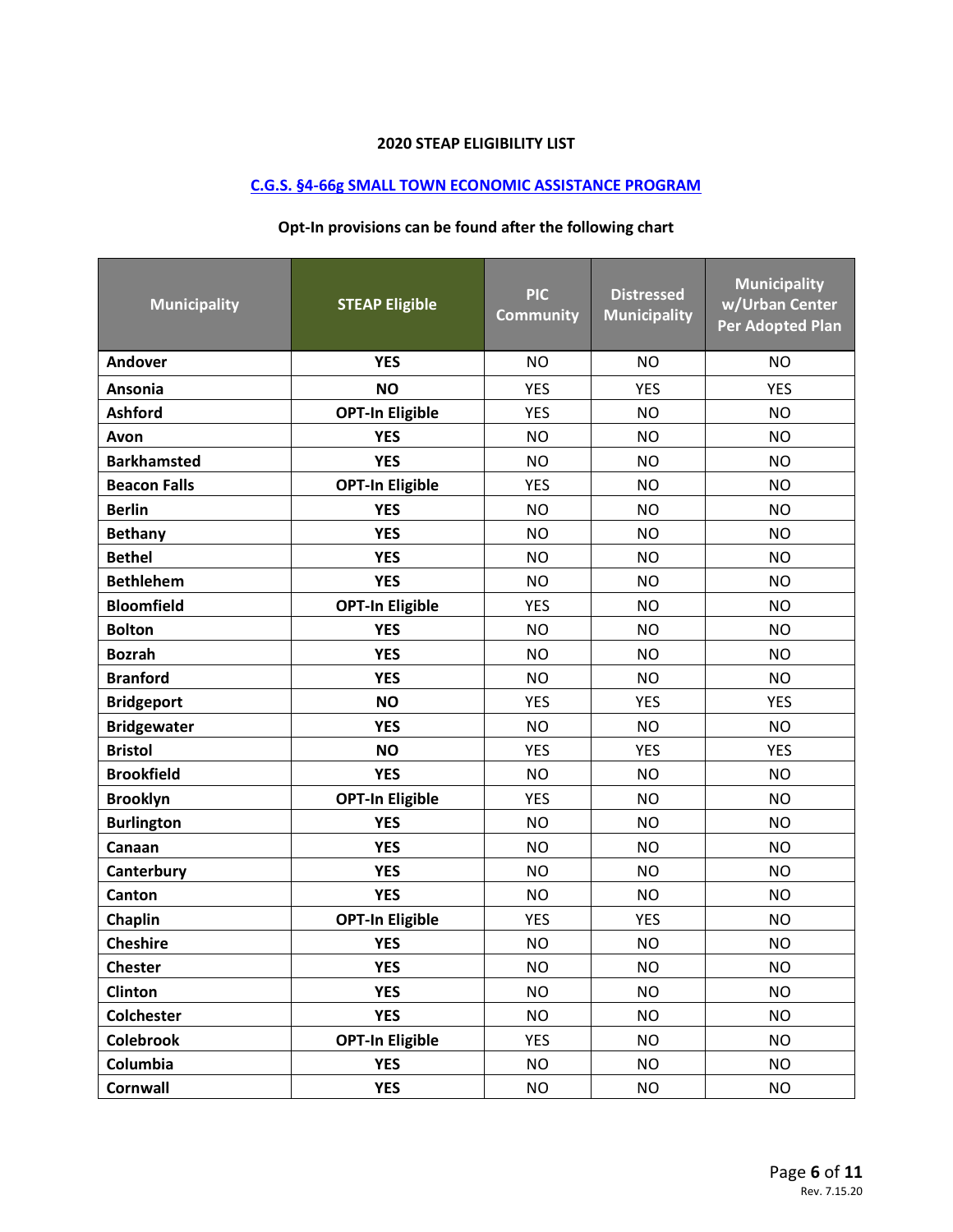| <b>Municipality</b>  | <b>STEAP Eligible</b>  | <b>PIC</b><br><b>Community</b> | <b>Distressed</b><br><b>Municipality</b> | <b>Municipality</b><br>w/Urban Center<br><b>Per Adopted Plan</b> |
|----------------------|------------------------|--------------------------------|------------------------------------------|------------------------------------------------------------------|
| Coventry             | <b>YES</b>             | <b>NO</b>                      | <b>NO</b>                                | <b>NO</b>                                                        |
| <b>Cromwell</b>      | <b>YES</b>             | <b>NO</b>                      | <b>NO</b>                                | <b>NO</b>                                                        |
| <b>Danbury</b>       | <b>NO</b>              | <b>NO</b>                      | <b>NO</b>                                | <b>YES</b>                                                       |
| <b>Darien</b>        | <b>YES</b>             | <b>NO</b>                      | <b>NO</b>                                | <b>NO</b>                                                        |
| <b>Deep River</b>    | <b>YES</b>             | <b>NO</b>                      | <b>NO</b>                                | <b>NO</b>                                                        |
| <b>Derby</b>         | <b>OPT-In Eligible</b> | <b>YES</b>                     | <b>YES</b>                               | <b>NO</b>                                                        |
| Durham               | <b>YES</b>             | <b>NO</b>                      | <b>NO</b>                                | <b>NO</b>                                                        |
| <b>East Granby</b>   | <b>YES</b>             | <b>NO</b>                      | <b>NO</b>                                | <b>NO</b>                                                        |
| <b>East Haddam</b>   | <b>YES</b>             | <b>NO</b>                      | <b>NO</b>                                | <b>NO</b>                                                        |
| <b>East Hampton</b>  | <b>YES</b>             | <b>NO</b>                      | <b>NO</b>                                | <b>NO</b>                                                        |
| <b>East Hartford</b> | <b>NO</b>              | <b>YES</b>                     | <b>YES</b>                               | <b>YES</b>                                                       |
| <b>East Haven</b>    | <b>OPT-In Eligible</b> | <b>YES</b>                     | <b>YES</b>                               | <b>NO</b>                                                        |
| <b>East Lyme</b>     | <b>YES</b>             | <b>NO</b>                      | <b>NO</b>                                | <b>NO</b>                                                        |
| <b>East Windsor</b>  | <b>OPT-In Eligible</b> | <b>YES</b>                     | <b>NO</b>                                | <b>NO</b>                                                        |
| <b>Eastford</b>      | <b>YES</b>             | <b>NO</b>                      | <b>NO</b>                                | <b>NO</b>                                                        |
| Easton               | <b>YES</b>             | <b>NO</b>                      | <b>NO</b>                                | <b>NO</b>                                                        |
| Ellington            | <b>YES</b>             | <b>NO</b>                      | <b>NO</b>                                | <b>NO</b>                                                        |
| <b>Enfield</b>       | <b>NO</b>              | <b>YES</b>                     | <b>NO</b>                                | <b>YES</b>                                                       |
| <b>Essex</b>         | <b>YES</b>             | <b>NO</b>                      | <b>NO</b>                                | <b>NO</b>                                                        |
| <b>Fairfield</b>     | <b>YES</b>             | <b>NO</b>                      | <b>NO</b>                                | <b>NO</b>                                                        |
| <b>Farmington</b>    | <b>YES</b>             | <b>NO</b>                      | <b>NO</b>                                | <b>NO</b>                                                        |
| <b>Franklin</b>      | <b>YES</b>             | <b>NO</b>                      | <b>NO</b>                                | <b>NO</b>                                                        |
| Glastonbury          | <b>YES</b>             | <b>NO</b>                      | <b>NO</b>                                | <b>NO</b>                                                        |
| Goshen               | <b>YES</b>             | <b>NO</b>                      | <b>NO</b>                                | <b>NO</b>                                                        |
| Granby               | <b>YES</b>             | <b>NO</b>                      | <b>NO</b>                                | <b>NO</b>                                                        |
| Greenwich            | <b>YES</b>             | <b>NO</b>                      | <b>NO</b>                                | <b>NO</b>                                                        |
| Griswold             | <b>OPT-In Eligible</b> | <b>YES</b>                     | <b>YES</b>                               | <b>NO</b>                                                        |
| Groton               | <b>NO</b>              | <b>YES</b>                     | <b>NO</b>                                | <b>YES</b>                                                       |
| <b>Guilford</b>      | <b>YES</b>             | <b>NO</b>                      | <b>NO</b>                                | <b>NO</b>                                                        |
| Haddam               | <b>YES</b>             | <b>NO</b>                      | <b>NO</b>                                | <b>NO</b>                                                        |
| Hamden               | <b>OPT-In Eligible</b> | <b>YES</b>                     | <b>NO</b>                                | <b>NO</b>                                                        |
| Hampton              | <b>YES</b>             | <b>NO</b>                      | <b>NO</b>                                | <b>NO</b>                                                        |
| <b>Hartford</b>      | <b>NO</b>              | <b>YES</b>                     | <b>YES</b>                               | <b>YES</b>                                                       |
| <b>Hartland</b>      | <b>YES</b>             | <b>NO</b>                      | <b>NO</b>                                | <b>NO</b>                                                        |
| <b>Harwinton</b>     | <b>YES</b>             | <b>NO</b>                      | <b>NO</b>                                | <b>NO</b>                                                        |
| Hebron               | <b>YES</b>             | <b>NO</b>                      | <b>NO</b>                                | <b>NO</b>                                                        |
| Kent                 | <b>YES</b>             | <b>NO</b>                      | <b>NO</b>                                | <b>NO</b>                                                        |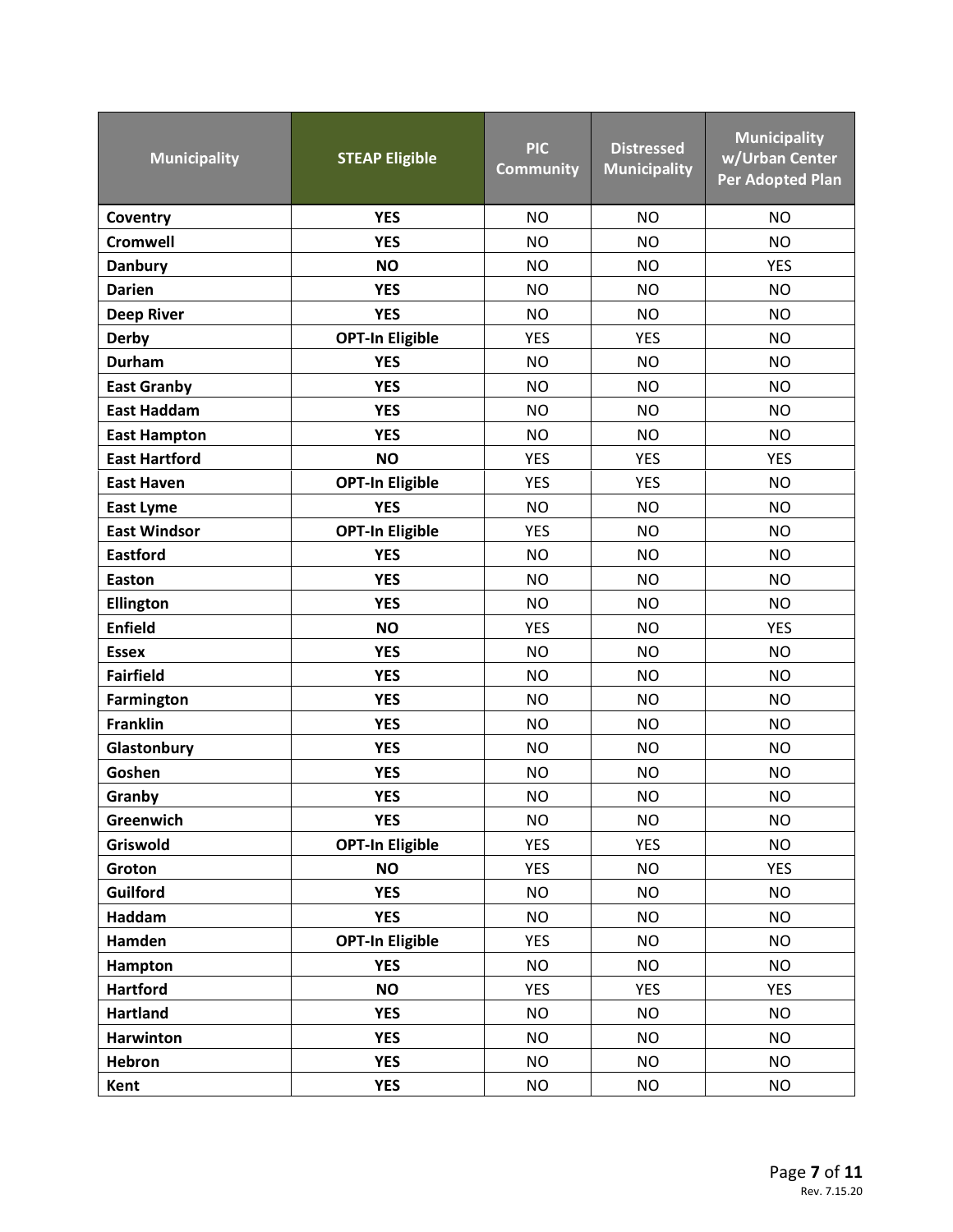| <b>Municipality</b>     | <b>STEAP Eligible</b>  | <b>PIC</b><br><b>Community</b> | <b>Distressed</b><br><b>Municipality</b> | <b>Municipality</b><br>w/Urban Center<br><b>Per Adopted Plan</b> |
|-------------------------|------------------------|--------------------------------|------------------------------------------|------------------------------------------------------------------|
| <b>Killingly</b>        | <b>NO</b>              | <b>YES</b>                     | <b>YES</b>                               | <b>YES</b>                                                       |
| Killingworth            | <b>YES</b>             | <b>NO</b>                      | <b>NO</b>                                | <b>NO</b>                                                        |
| Lebanon                 | <b>YES</b>             | <b>NO</b>                      | <b>NO</b>                                | <b>NO</b>                                                        |
| Ledyard                 | <b>YES</b>             | <b>NO</b>                      | <b>NO</b>                                | <b>NO</b>                                                        |
| Lisbon                  | <b>YES</b>             | <b>NO</b>                      | <b>NO</b>                                | <b>NO</b>                                                        |
| Litchfield              | <b>YES</b>             | <b>NO</b>                      | <b>NO</b>                                | <b>NO</b>                                                        |
| Lyme                    | <b>YES</b>             | <b>NO</b>                      | <b>NO</b>                                | <b>NO</b>                                                        |
| <b>Madison</b>          | <b>YES</b>             | <b>NO</b>                      | <b>NO</b>                                | <b>NO</b>                                                        |
| <b>Manchester</b>       | <b>NO</b>              | <b>YES</b>                     | <b>NO</b>                                | <b>YES</b>                                                       |
| <b>Mansfield</b>        | <b>OPT-In Eligible</b> | <b>YES</b>                     | <b>NO</b>                                | <b>NO</b>                                                        |
| Marlborough             | <b>YES</b>             | <b>NO</b>                      | <b>NO</b>                                | <b>NO</b>                                                        |
| <b>Meriden</b>          | <b>NO</b>              | <b>YES</b>                     | <b>YES</b>                               | <b>YES</b>                                                       |
| Middlebury              | <b>YES</b>             | <b>NO</b>                      | <b>NO</b>                                | <b>NO</b>                                                        |
| <b>Middlefield</b>      | <b>YES</b>             | <b>NO</b>                      | <b>NO</b>                                | <b>NO</b>                                                        |
| <b>Middletown</b>       | <b>NO</b>              | <b>YES</b>                     | <b>NO</b>                                | <b>YES</b>                                                       |
| <b>Milford</b>          | <b>YES</b>             | <b>NO</b>                      | <b>NO</b>                                | <b>NO</b>                                                        |
| <b>Monroe</b>           | <b>YES</b>             | <b>NO</b>                      | <b>NO</b>                                | <b>NO</b>                                                        |
| <b>Montville</b>        | <b>OPT-In Eligible</b> | <b>YES</b>                     | <b>YES</b>                               | <b>NO</b>                                                        |
| <b>Morris</b>           | <b>YES</b>             | <b>NO</b>                      | <b>NO</b>                                | <b>NO</b>                                                        |
| <b>Naugatuck</b>        | <b>OPT-In Eligible</b> | <b>YES</b>                     | <b>YES</b>                               | <b>NO</b>                                                        |
| <b>New Britain</b>      | <b>NO</b>              | <b>YES</b>                     | <b>YES</b>                               | <b>YES</b>                                                       |
| <b>New Canaan</b>       | <b>YES</b>             | <b>NO</b>                      | <b>NO</b>                                | <b>NO</b>                                                        |
| <b>New Fairfield</b>    | <b>YES</b>             | <b>NO</b>                      | <b>NO</b>                                | <b>NO</b>                                                        |
| <b>New Hartford</b>     | <b>YES</b>             | <b>NO</b>                      | <b>NO</b>                                | <b>NO</b>                                                        |
| <b>New Haven</b>        | <b>NO</b>              | <b>YES</b>                     | <b>YES</b>                               | <b>YES</b>                                                       |
| <b>New London</b>       | <b>NO</b>              | <b>YES</b>                     | <b>YES</b>                               | <b>YES</b>                                                       |
| <b>New Milford</b>      | <b>YES</b>             | <b>NO</b>                      | <b>NO</b>                                | <b>NO</b>                                                        |
| <b>Newington</b>        | <b>YES</b>             | <b>NO</b>                      | <b>NO</b>                                | <b>NO</b>                                                        |
| <b>Newtown</b>          | <b>YES</b>             | <b>NO</b>                      | <b>NO</b>                                | <b>NO</b>                                                        |
| <b>Norfolk</b>          | <b>YES</b>             | <b>NO</b>                      | <b>NO</b>                                | <b>NO</b>                                                        |
| <b>North Branford</b>   | <b>YES</b>             | <b>NO</b>                      | <b>NO</b>                                | <b>NO</b>                                                        |
| <b>North Canaan</b>     | <b>YES</b>             | <b>NO</b>                      | <b>NO</b>                                | <b>NO</b>                                                        |
| <b>North Haven</b>      | <b>YES</b>             | <b>NO</b>                      | <b>NO</b>                                | <b>NO</b>                                                        |
| <b>North Stonington</b> | <b>YES</b>             | <b>NO</b>                      | <b>NO</b>                                | <b>NO</b>                                                        |
| <b>Norwalk</b>          | <b>NO</b>              | <b>NO</b>                      | <b>NO</b>                                | <b>YES</b>                                                       |
| Norwich                 | <b>NO</b>              | <b>YES</b>                     | <b>YES</b>                               | <b>YES</b>                                                       |
| Old Lyme                | <b>YES</b>             | <b>NO</b>                      | NO.                                      | NO.                                                              |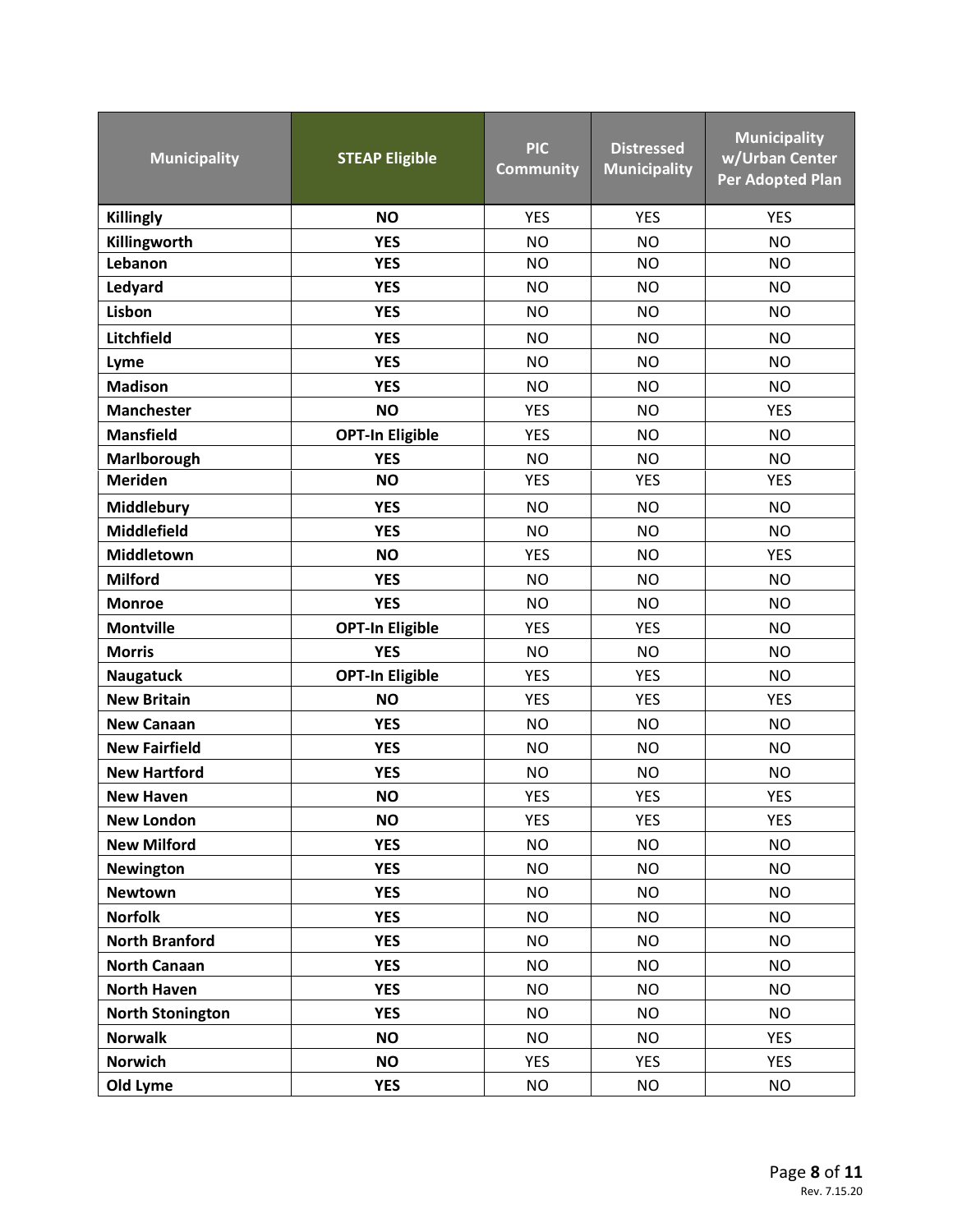| <b>Municipality</b>  | <b>STEAP Eligible</b>  | <b>PIC</b><br><b>Community</b> | <b>Distressed</b><br><b>Municipality</b> | <b>Municipality</b><br>w/Urban Center<br><b>Per Adopted Plan</b> |
|----------------------|------------------------|--------------------------------|------------------------------------------|------------------------------------------------------------------|
| <b>Old Saybrook</b>  | <b>YES</b>             | <b>NO</b>                      | <b>NO</b>                                | <b>NO</b>                                                        |
| Orange               | <b>YES</b>             | <b>NO</b>                      | <b>NO</b>                                | <b>NO</b>                                                        |
| Oxford               | <b>YES</b>             | <b>NO</b>                      | <b>NO</b>                                | <b>NO</b>                                                        |
| <b>Plainfield</b>    | <b>OPT-In Eligible</b> | <b>YES</b>                     | <b>NO</b>                                | <b>NO</b>                                                        |
| <b>Plainville</b>    | <b>OPT-In Eligible</b> | <b>YES</b>                     | <b>NO</b>                                | <b>NO</b>                                                        |
| Plymouth             | <b>OPT-In Eligible</b> | <b>YES</b>                     | <b>NO</b>                                | <b>NO</b>                                                        |
| Pomfret              | <b>YES</b>             | <b>NO</b>                      | <b>NO</b>                                | <b>NO</b>                                                        |
| <b>Portland</b>      | <b>YES</b>             | <b>NO</b>                      | <b>NO</b>                                | <b>NO</b>                                                        |
| Preston              | <b>YES</b>             | <b>NO</b>                      | <b>NO</b>                                | <b>NO</b>                                                        |
| <b>Prospect</b>      | <b>YES</b>             | <b>NO</b>                      | <b>NO</b>                                | <b>NO</b>                                                        |
| Putnam               | <b>OPT-In Eligible</b> | <b>YES</b>                     | <b>YES</b>                               | <b>NO</b>                                                        |
| <b>Redding</b>       | <b>YES</b>             | <b>NO</b>                      | <b>NO</b>                                | <b>NO</b>                                                        |
| Ridgefield           | <b>YES</b>             | <b>NO</b>                      | <b>NO</b>                                | <b>NO</b>                                                        |
| <b>Rocky Hill</b>    | <b>YES</b>             | <b>NO</b>                      | <b>NO</b>                                | <b>NO</b>                                                        |
| <b>Roxbury</b>       | <b>YES</b>             | <b>NO</b>                      | <b>NO</b>                                | <b>NO</b>                                                        |
| Salem                | <b>YES</b>             | <b>NO</b>                      | <b>NO</b>                                | NO.                                                              |
| Salisbury            | <b>YES</b>             | <b>NO</b>                      | <b>NO</b>                                | <b>NO</b>                                                        |
| <b>Scotland</b>      | <b>OPT-In Eligible</b> | <b>YES</b>                     | <b>NO</b>                                | <b>NO</b>                                                        |
| Seymour              | <b>OPT-In Eligible</b> | <b>YES</b>                     | <b>NO</b>                                | <b>NO</b>                                                        |
| <b>Sharon</b>        | <b>YES</b>             | <b>NO</b>                      | <b>NO</b>                                | <b>NO</b>                                                        |
| <b>Shelton</b>       | <b>YES</b>             | <b>NO</b>                      | <b>NO</b>                                | <b>NO</b>                                                        |
| Sherman              | <b>YES</b>             | <b>NO</b>                      | <b>NO</b>                                | <b>NO</b>                                                        |
| Simsbury             | <b>YES</b>             | <b>NO</b>                      | <b>NO</b>                                | <b>NO</b>                                                        |
| <b>Somers</b>        | <b>YES</b>             | <b>NO</b>                      | <b>NO</b>                                | <b>NO</b>                                                        |
| <b>South Windsor</b> | <b>YES</b>             | <b>NO</b>                      | <b>NO</b>                                | <b>NO</b>                                                        |
| Southbury            | <b>YES</b>             | <b>NO</b>                      | <b>NO</b>                                | <b>NO</b>                                                        |
| Southington          | <b>YES</b>             | <b>NO</b>                      | <b>NO</b>                                | <b>NO</b>                                                        |
| <b>Sprague</b>       | <b>OPT-In Eligible</b> | <b>YES</b>                     | <b>YES</b>                               | <b>NO</b>                                                        |
| <b>Stafford</b>      | <b>OPT-In Eligible</b> | <b>YES</b>                     | <b>NO</b>                                | <b>NO</b>                                                        |
| <b>Stamford</b>      | <b>NO</b>              | <b>NO</b>                      | <b>NO</b>                                | <b>YES</b>                                                       |
| <b>Sterling</b>      | <b>OPT-In Eligible</b> | <b>YES</b>                     | <b>YES</b>                               | <b>NO</b>                                                        |
| Stonington           | <b>YES</b>             | <b>NO</b>                      | <b>NO</b>                                | <b>NO</b>                                                        |
| <b>Stratford</b>     | <b>OPT-In Eligible</b> | <b>YES</b>                     | <b>NO</b>                                | <b>NO</b>                                                        |
| <b>Suffield</b>      | <b>YES</b>             | <b>NO</b>                      | <b>NO</b>                                | <b>NO</b>                                                        |
| <b>Thomaston</b>     | <b>OPT-In Eligible</b> | <b>YES</b>                     | <b>NO</b>                                | <b>NO</b>                                                        |
| Thompson             | <b>YES</b>             | <b>NO</b>                      | <b>NO</b>                                | <b>NO</b>                                                        |
| <b>Tolland</b>       | <b>YES</b>             | <b>NO</b>                      | NO.                                      | NO.                                                              |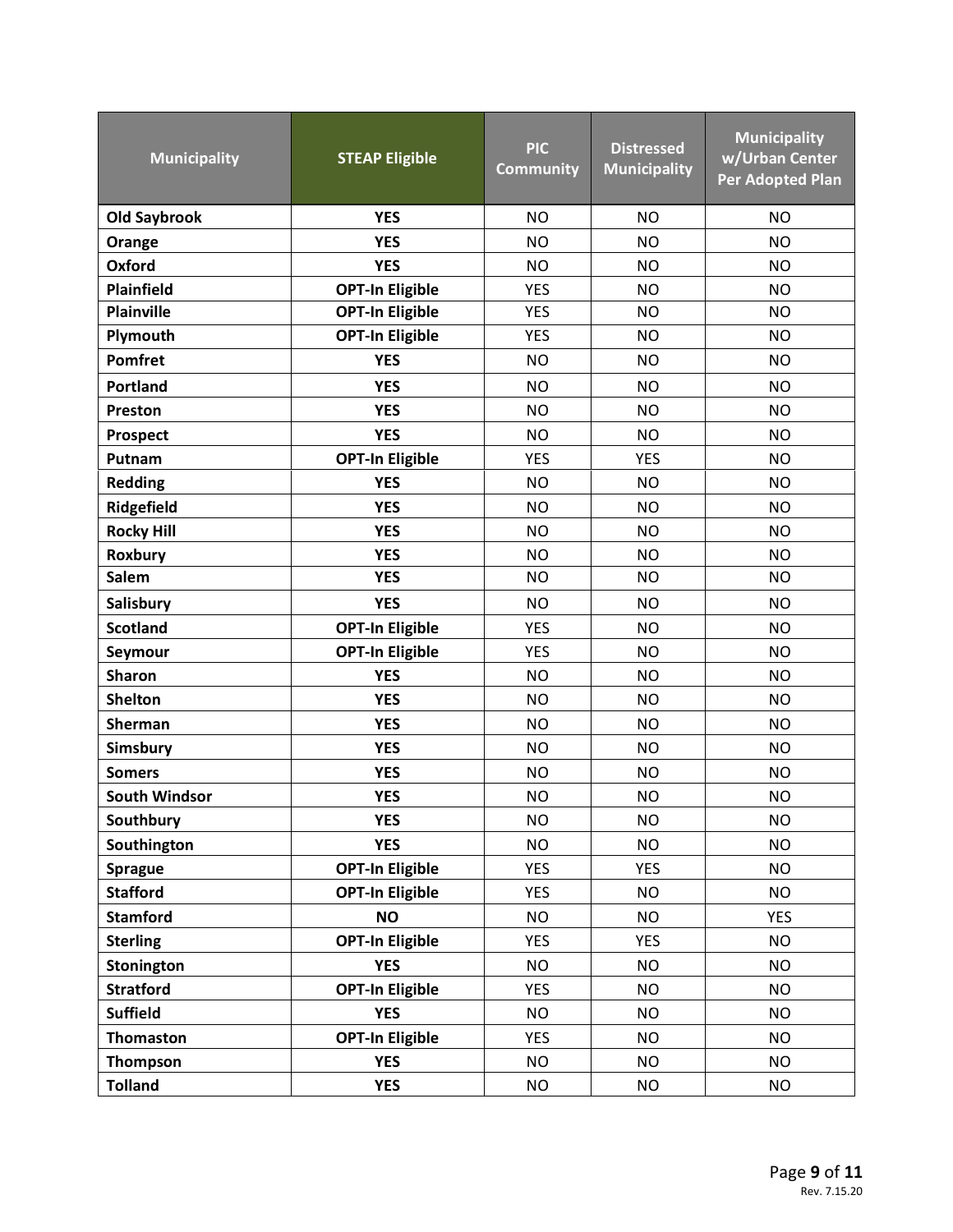| <b>Municipality</b>  | <b>STEAP Eligible</b>  | <b>PIC</b><br><b>Community</b> | <b>Distressed</b><br><b>Municipality</b> | <b>Municipality</b><br>w/Urban Center<br>Per Adopted Plan |
|----------------------|------------------------|--------------------------------|------------------------------------------|-----------------------------------------------------------|
| <b>Torrington</b>    | <b>NO</b>              | <b>YES</b>                     | <b>YES</b>                               | <b>YES</b>                                                |
| <b>Trumbull</b>      | <b>YES</b>             | <b>NO</b>                      | <b>NO</b>                                | <b>NO</b>                                                 |
| <b>Union</b>         | <b>YES</b>             | <b>NO</b>                      | <b>NO</b>                                | <b>NO</b>                                                 |
| Vernon               | <b>NO</b>              | <b>YES</b>                     | <b>NO</b>                                | <b>YES</b>                                                |
| Voluntown            | <b>OPT-In Eligible</b> | <b>YES</b>                     | <b>NO</b>                                | <b>NO</b>                                                 |
| Wallingford          | <b>YES</b>             | <b>NO</b>                      | <b>NO</b>                                | <b>NO</b>                                                 |
| Warren               | <b>YES</b>             | <b>NO</b>                      | <b>NO</b>                                | <b>NO</b>                                                 |
| Washington           | <b>YES</b>             | <b>NO</b>                      | <b>NO</b>                                | <b>NO</b>                                                 |
| Waterbury            | <b>NO</b>              | <b>YES</b>                     | <b>YES</b>                               | <b>YES</b>                                                |
| Waterford            | <b>YES</b>             | <b>NO</b>                      | <b>NO</b>                                | <b>NO</b>                                                 |
| Watertown            | <b>YES</b>             | <b>NO</b>                      | <b>NO</b>                                | <b>NO</b>                                                 |
| <b>West Hartford</b> | <b>NO</b>              | <b>NO</b>                      | <b>NO</b>                                | <b>YES</b>                                                |
| <b>West Haven</b>    | <b>NO</b>              | <b>YES</b>                     | <b>YES</b>                               | <b>YES</b>                                                |
| Westbrook            | <b>YES</b>             | <b>NO</b>                      | <b>NO</b>                                | <b>NO</b>                                                 |
| Weston               | <b>YES</b>             | <b>NO</b>                      | <b>NO</b>                                | <b>NO</b>                                                 |
| Westport             | <b>YES</b>             | <b>NO</b>                      | <b>NO</b>                                | <b>NO</b>                                                 |
| Wethersfield         | <b>OPT-In Eligible</b> | <b>YES</b>                     | <b>NO</b>                                | <b>NO</b>                                                 |
| Willington           | <b>YES</b>             | <b>NO</b>                      | <b>NO</b>                                | <b>NO</b>                                                 |
| Wilton               | <b>YES</b>             | <b>NO</b>                      | <b>NO</b>                                | <b>NO</b>                                                 |
| Winchester           | <b>OPT-In Eligible</b> | <b>YES</b>                     | <b>YES</b>                               | <b>NO</b>                                                 |
| Windham              | <b>NO</b>              | <b>YES</b>                     | <b>YES</b>                               | <b>YES</b>                                                |
| Windsor              | <b>OPT-In Eligible</b> | <b>YES</b>                     | <b>NO</b>                                | <b>NO</b>                                                 |
| <b>Windsor Locks</b> | <b>YES</b>             | <b>NO</b>                      | <b>NO</b>                                | <b>NO</b>                                                 |
| Wolcott              | <b>YES</b>             | <b>NO</b>                      | <b>NO</b>                                | <b>NO</b>                                                 |
| Woodbridge           | <b>YES</b>             | <b>NO</b>                      | <b>NO</b>                                | <b>NO</b>                                                 |
| Woodbury             | <b>YES</b>             | <b>NO</b>                      | <b>NO</b>                                | <b>NO</b>                                                 |
| Woodstock            | <b>YES</b>             | <b>NO</b>                      | <b>NO</b>                                | <b>NO</b>                                                 |

**Municipalities which have an Urban Center Per Adopted Plan are NOT eligible for either the STEAP program or the STEAP Opt-In Provision.**

**Municipalities which are designated as a PIC Community, and or a Distressed Municipality, are eligible to Opt-In to the STEAP program as long as the municipality does not have an urban center as per adopted plan. The Opt-in period shall be for four years, and during that four-year period, municipalities which have opted in are NOT eligible to receive Urban Act funding. [Click this link for the STEAP statutory authority which outlines the](https://www.cga.ct.gov/current/pub/chap_050.htm#sec_4-66g) [Opt-In requirements.](https://www.cga.ct.gov/current/pub/chap_050.htm#sec_4-66g)**